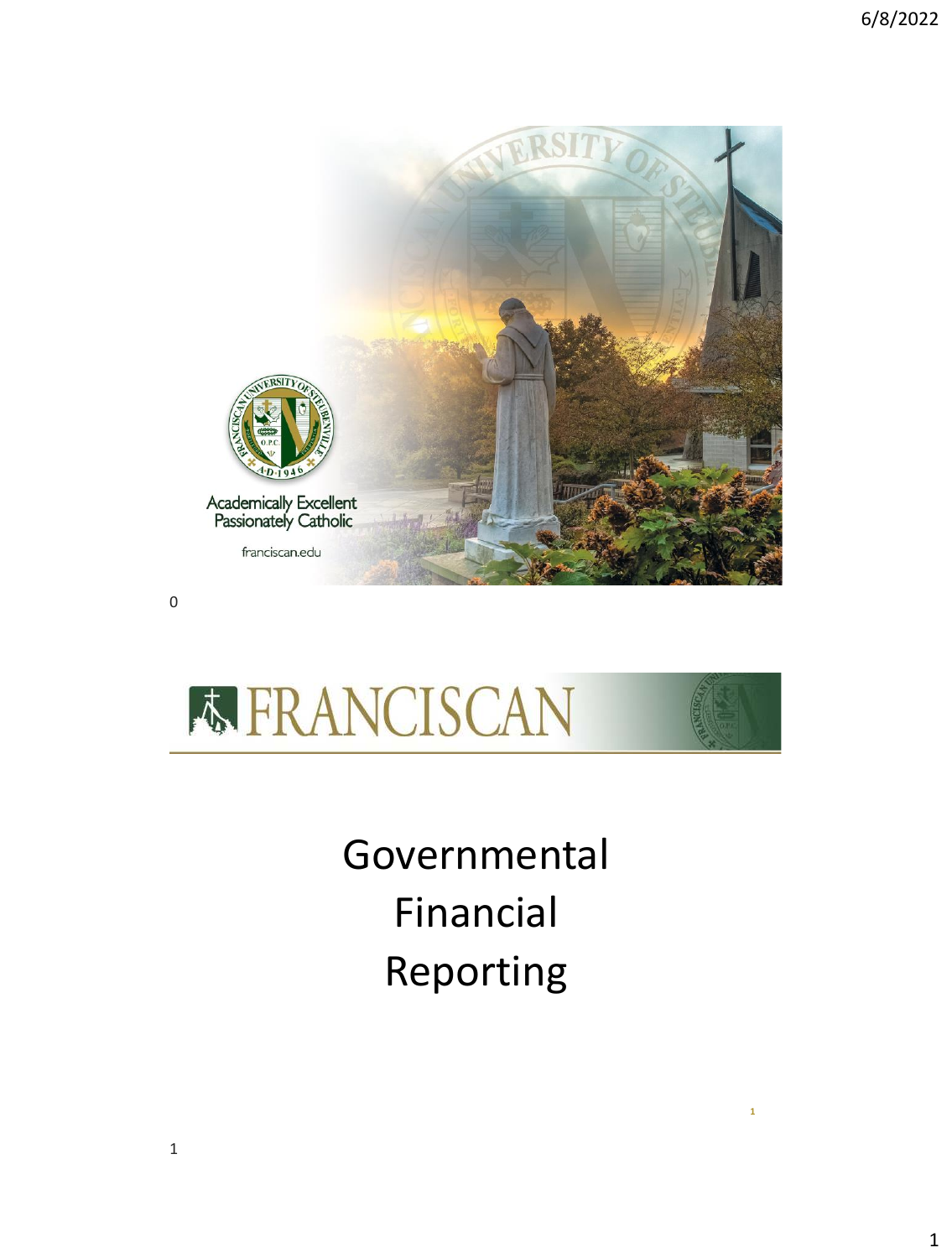**3**



## *If you think that accounting is easy, you are probably doing it wrong!*

# **K FRANCISCAN**

## **GASB Statements and Implementation Date**

83- Certain Asset Retirement Obligations - June 15, 2019

84 - Fiduciary Activities – December 15, 2019

87 – Lease Accounting – June 15, 2021

88 – Debt Disclosures – June 15. 2019

89- Interest Costs During Construction – December 15, 2020

90- Majority Equity Interest – December 15, 2019

91- Conduit Debt Obligations – December 15, 2021

2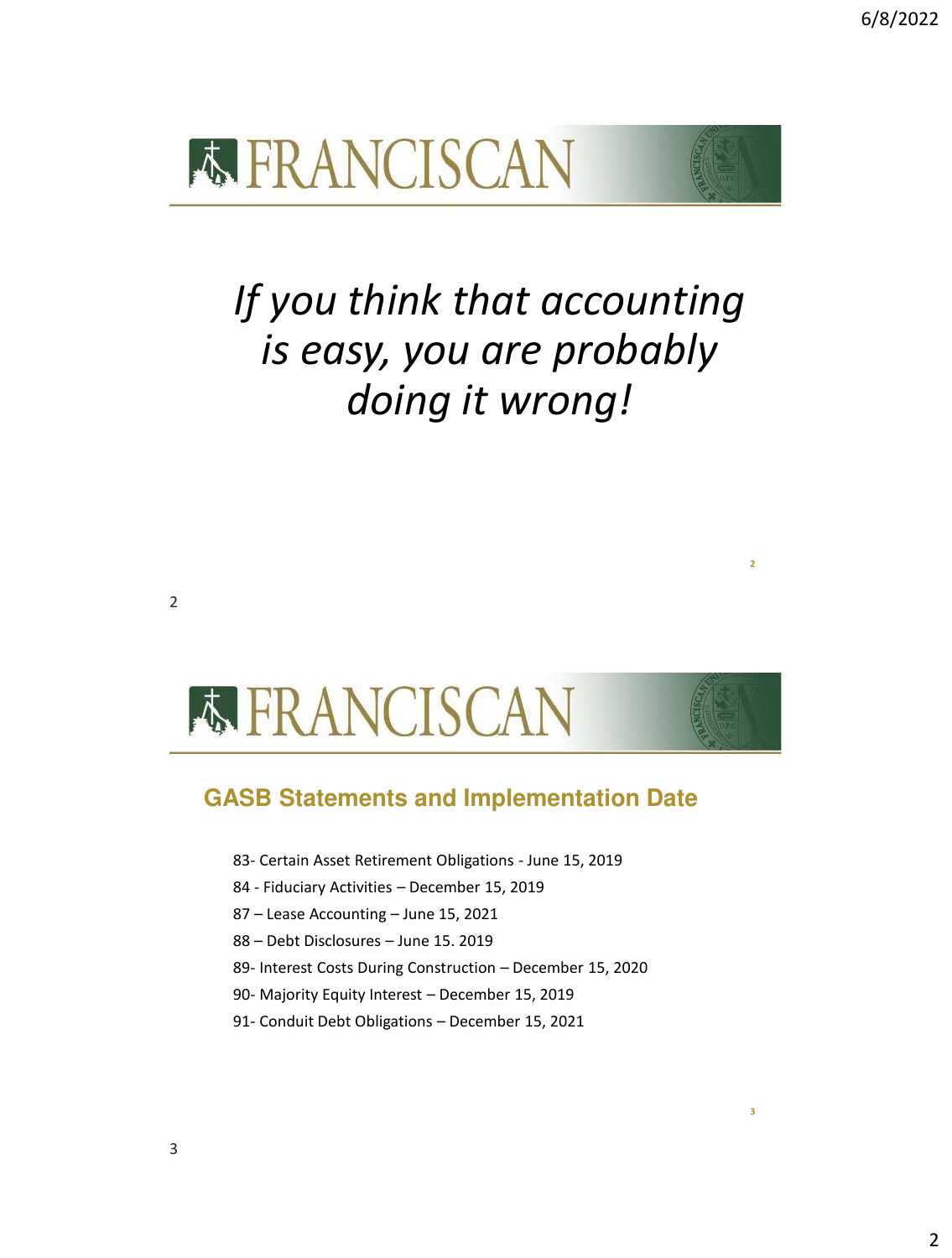**5**

## **K FRANCISCAN**

## **GASB Statements and Implementation Date**

- 92 Omnibus 2000 Various dates by topic
- 93 Replacement of Interbank Offered Rates
- 94 Public Private- Public Public Partnerships June 15, 2022
- 96 Subscription Based Technology Agreements June 15, 2022
- 97 Deferred Compensation Reporting June 15, 2022
- 98 The Annual Comprehensive Financial Report December 15, 2021
- 99 Omnibus 2022 Various dates by topic

4



## **GASB Statement No. 95, Postponement of the Effective Dates of Certain Authoritative Guidance**

18 Months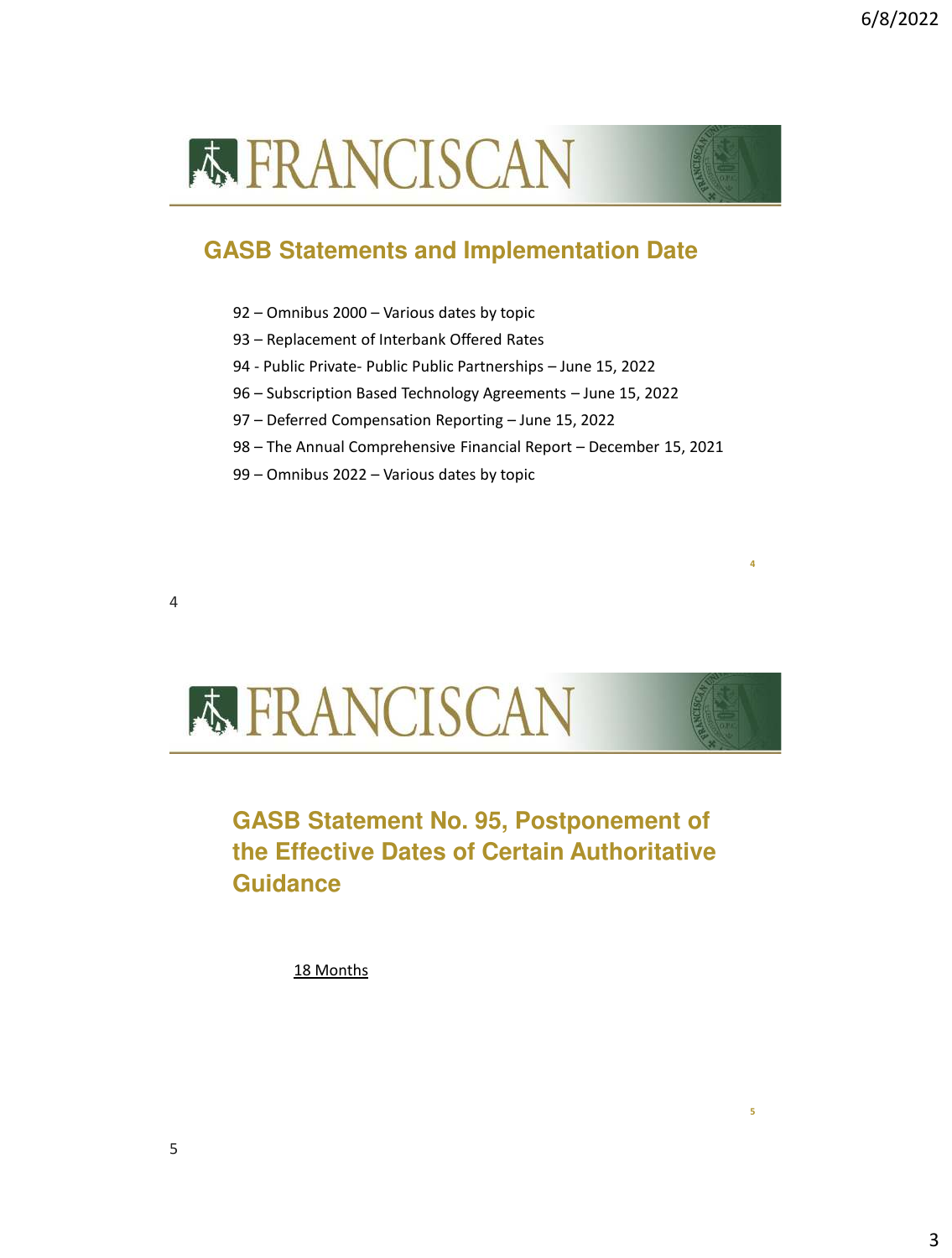

### **GASB Statement No. 83, Certain Asset Retirement Obligations**

*Original effective date for reporting periods beginning after June 15, 2018*

- Establishes criteria for recording the liability and deferred outflow of resources for a ARO (Asset Retirement Obligation)



#### **GASB Statement No. 84, Fiduciary Activities**

*Original effective date for reporting periods beginning after December 15, 2018 – updated to December 15, 2019*

-Change of Fund Types for Fiduciary Funds

-Eliminate the Agency Funds

-Create Custodial Funds

-Fiduciary Component Unit (Non-Pension)

- -Fiduciary Component Unit (Pension)
- -Non-Component Unit (Pension)

-Non-Component Unit (Non-Pension)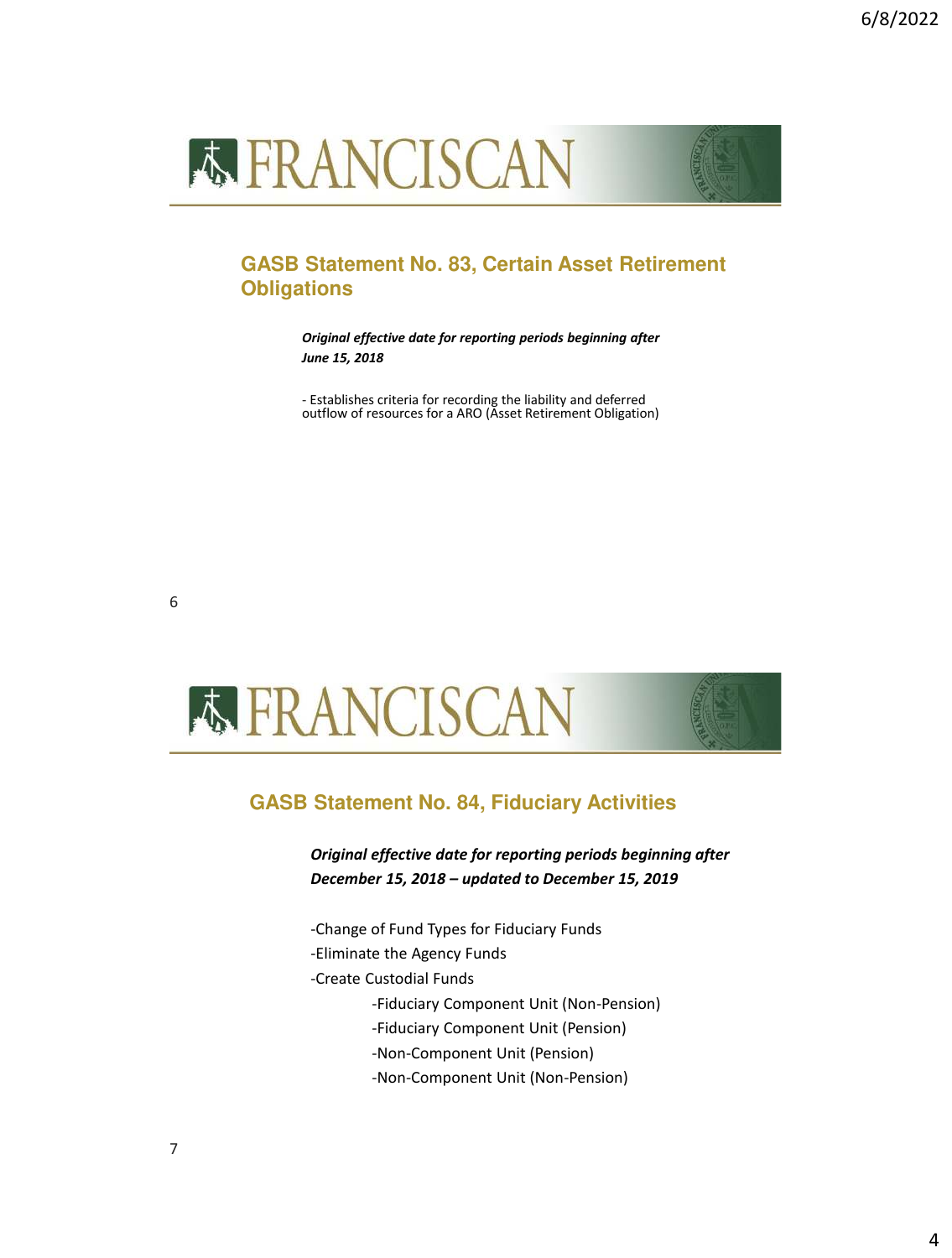

#### Statement of Fiduciary Net Position

- Report balances of all fiduciary funds
- Liability of beneficiaries
	- Recognized when events occur that government disburses fiduciary resources

Statement of Changes in Fiduciary Net Position

- Report additions and deductions of all fiduciary funds by source and type
- Display investment earnings, investment costs, net investment earnings and administrative costs

8



#### **GASB Statement No. 87, Leases**

*Original effective date for reporting periods beginning after December 15, 2019 – updated to June 15, 2021*

Lessee recognizes

Interest Expense and Amortization Expense

Lessor recognizes

Interest Income and Lease Revneue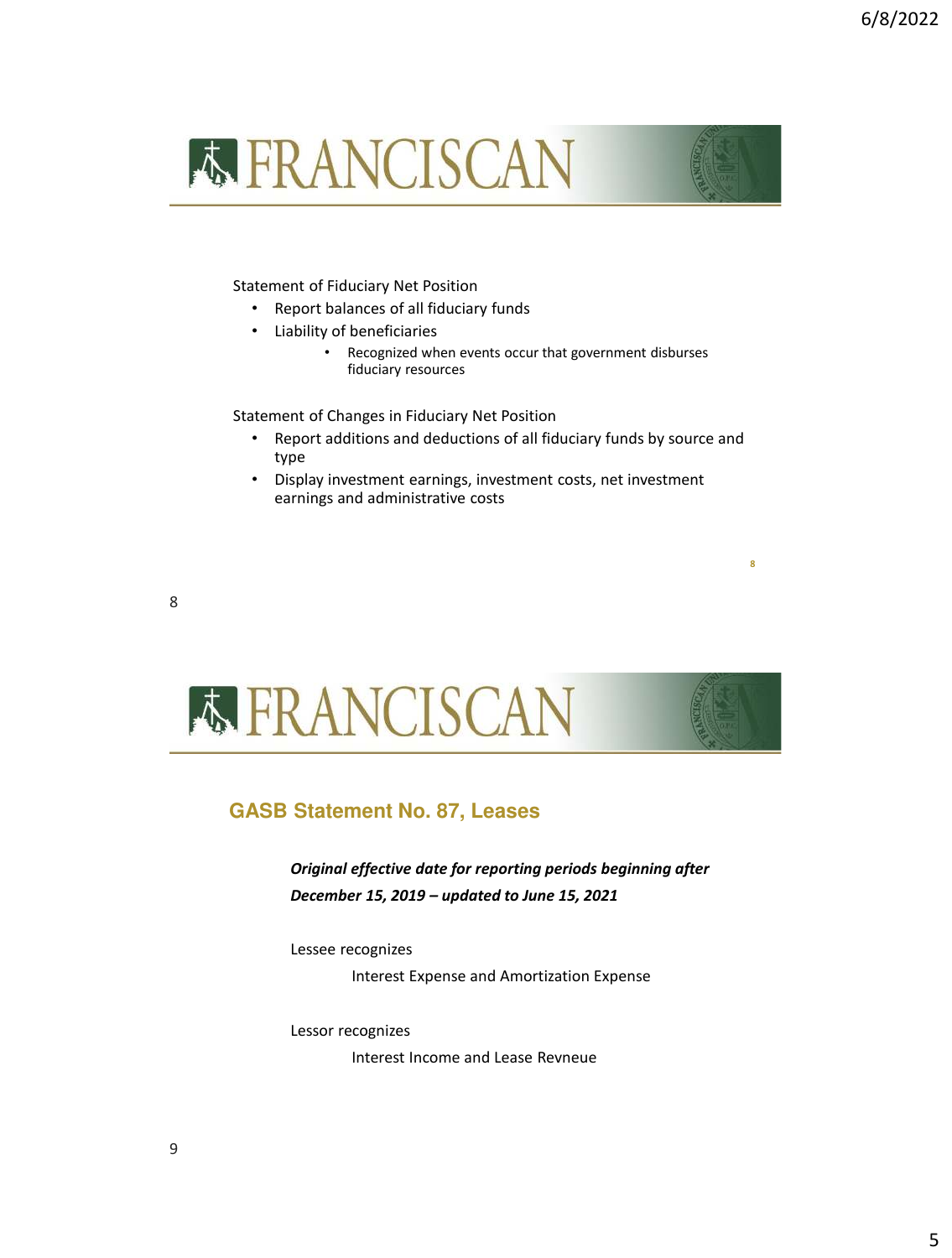



**GASB Statement No. 88, Certain Disclosures Related to Debt, including Direct Borrowings and Direct Placements**

> *Original effective date for reporting periods beginning after June 15, 2018*

-Update to note disclosures for the government financial statements in regard to debt

10



**GASB Statement No. 89, Accounting for Interest Cost Incurred before the End of a Construction Period**

> *Original effective date for reporting periods beginning after December 15, 2019 – updated to December 15, 2020*

- Interest incurred before the end of a construction period are to be recognized as an expense in the period where they occur

- Interest is no longer included in the historical cost of the capital asset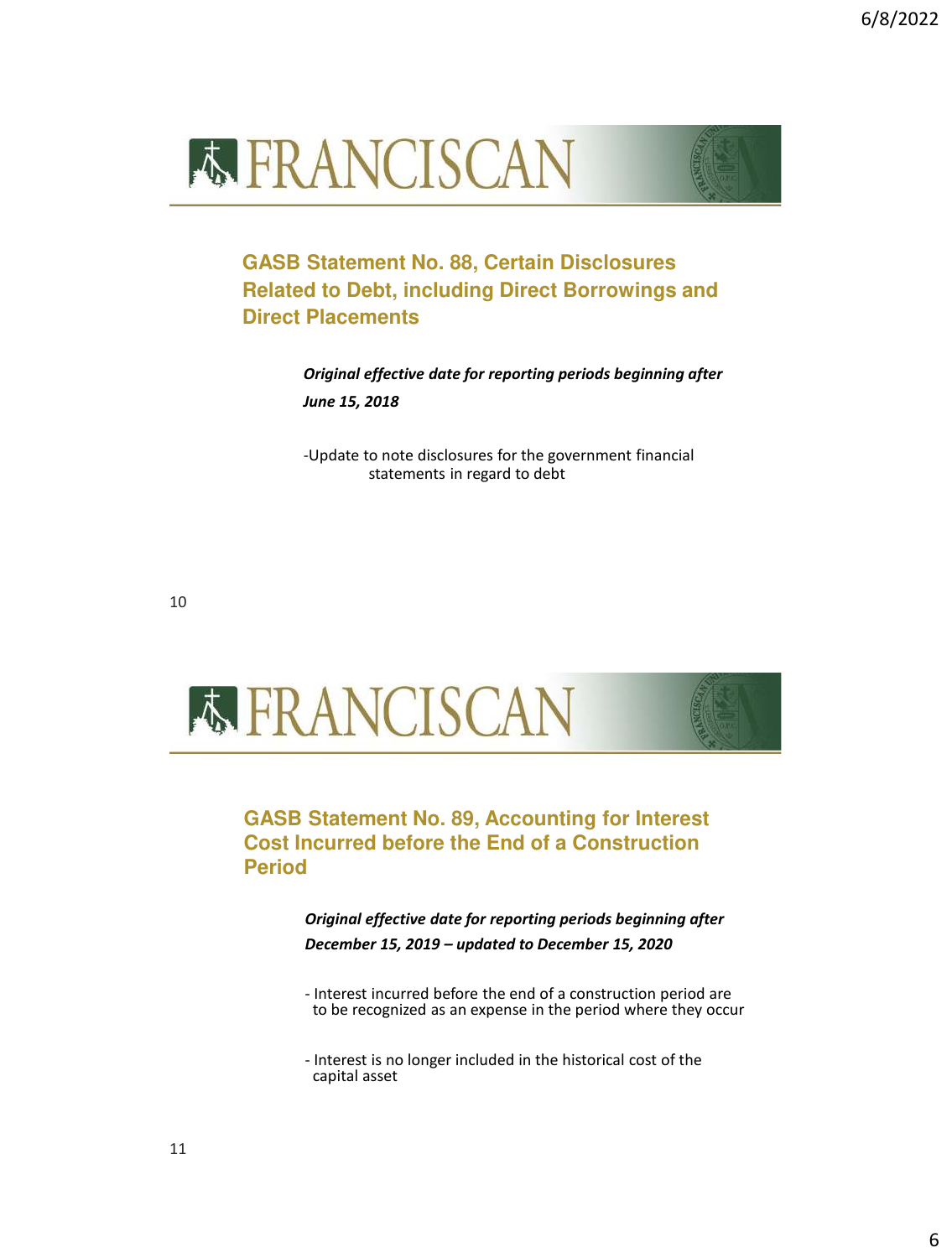



**GASB Statement No. 90, Majority Equity Interests an amendment of GASB Statements No. 14 and No. 61**

> *Original effective date for reporting periods beginning after December 15, 2018 – now December 15, 2019*

> -Focus on consistency and comparability of a government's majority equity interest in legally separate organizations and improve financial reporting

12



Equity Interest

- A legally separate organization
- Financial Interest
- Normally based on an investment of financial or capital resources by a government
- Interest by shares of stock or specific rights to the net resources of the orgainzation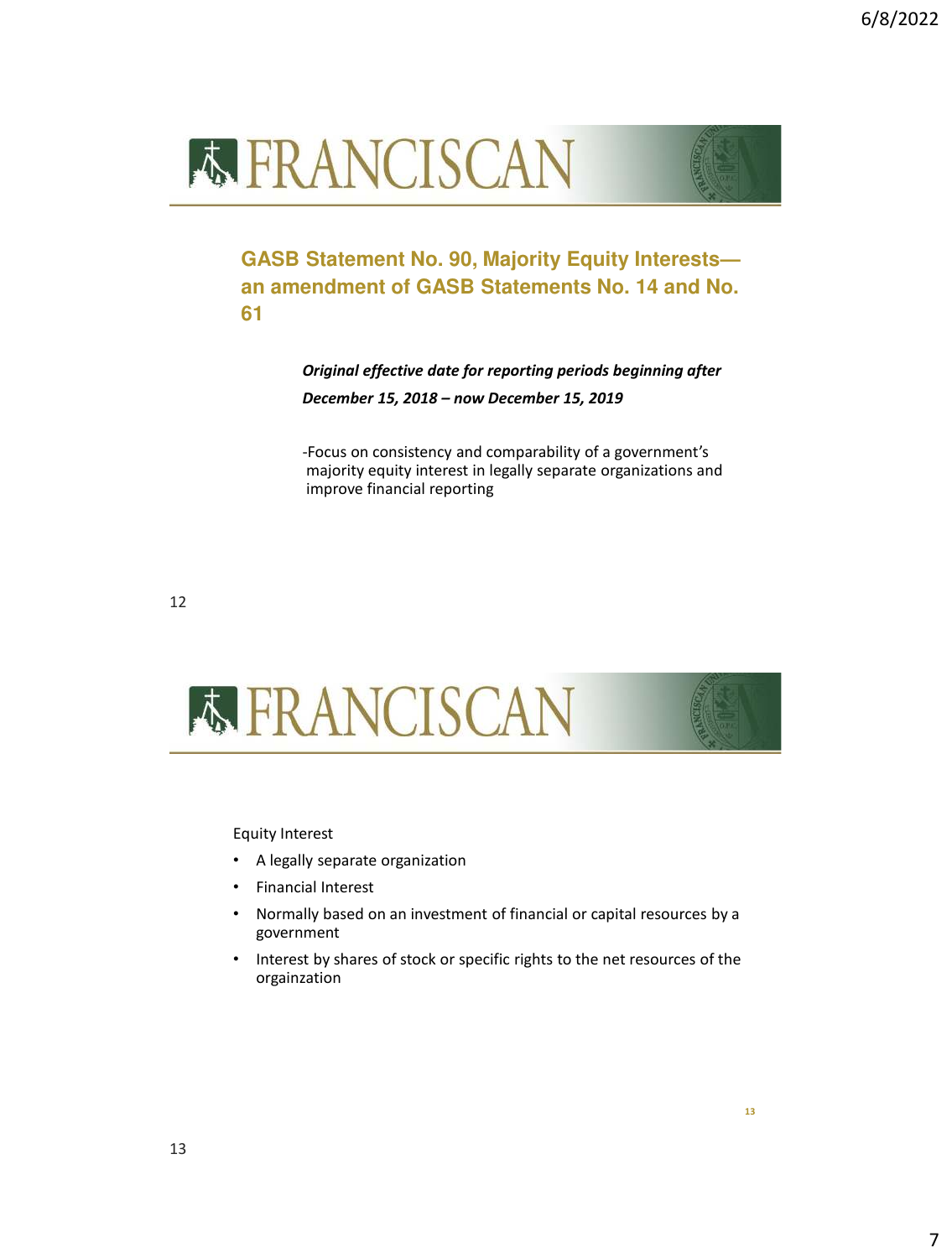



## **GASB Statement No. 91, Conduit Debt Obligations**

#### *Original effective date for reporting periods beginning after December 15, 2020 – updated to December 15, 2021*

Objective – Provide a single method for reporting conduit debt and eliminate diversity in practice with commitments exended by issuers and related note disclosures



### **GASB Statement No. 92, Omnibus 2020**

- Financial or capital asset transfer to a pension plan
- Liabiltiy recognition for pension plans in custodial funds
- Reporting requirements for defined contribution plans
- How ARO's should be measured in acquisition
- Public entity risk pools
- Replacing derivative with derivative instrument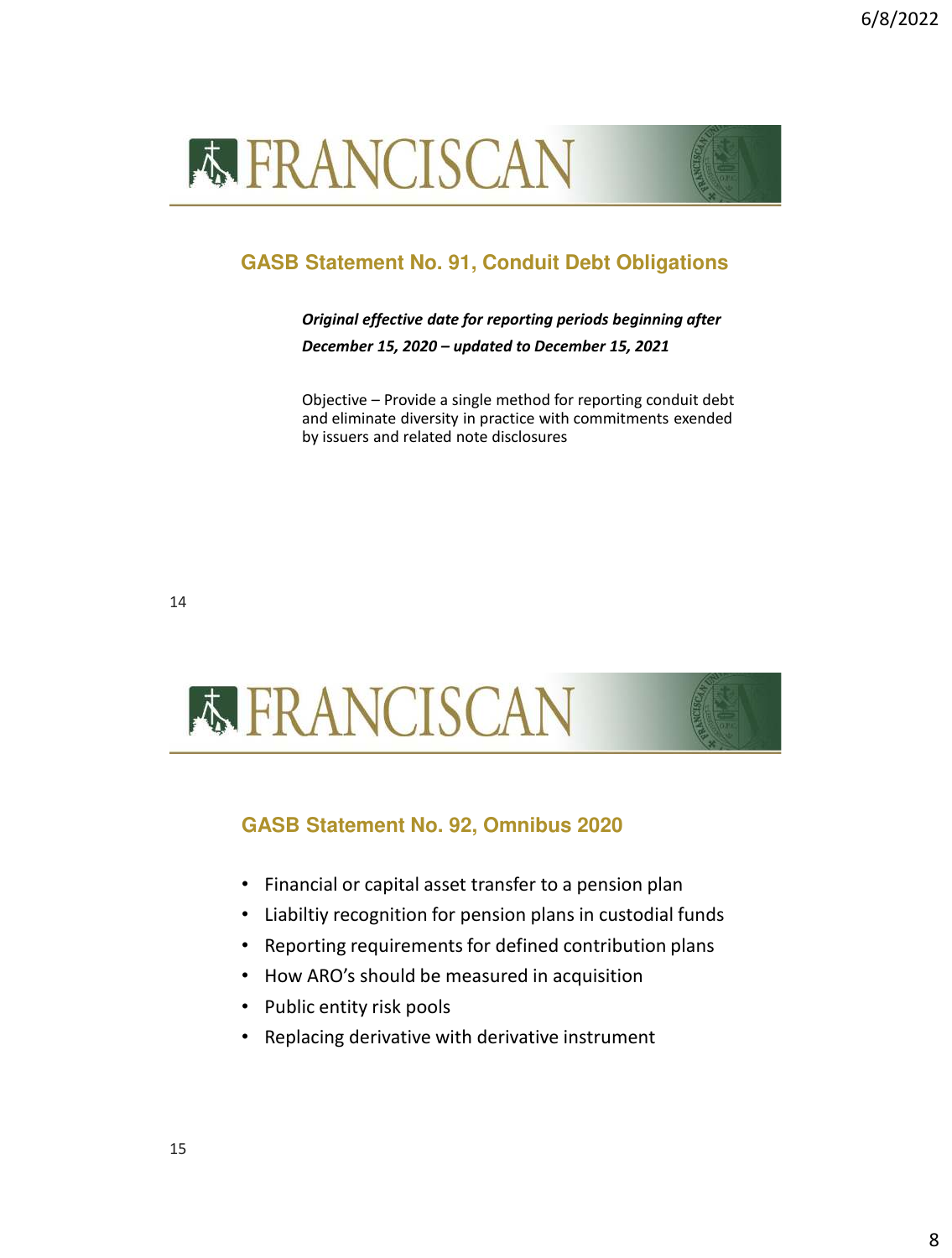



- -Clarifies hedge accounting provisions
- -Updates benchmark interest rates for evaluation
- -Clarifies definition of a reference rate



**GASB Statement No. 94, Public-Private and Public-Public Partnerships and Availability Payment Arrangements**

> *Effective date for reporting periods beginning after June 15, 2022*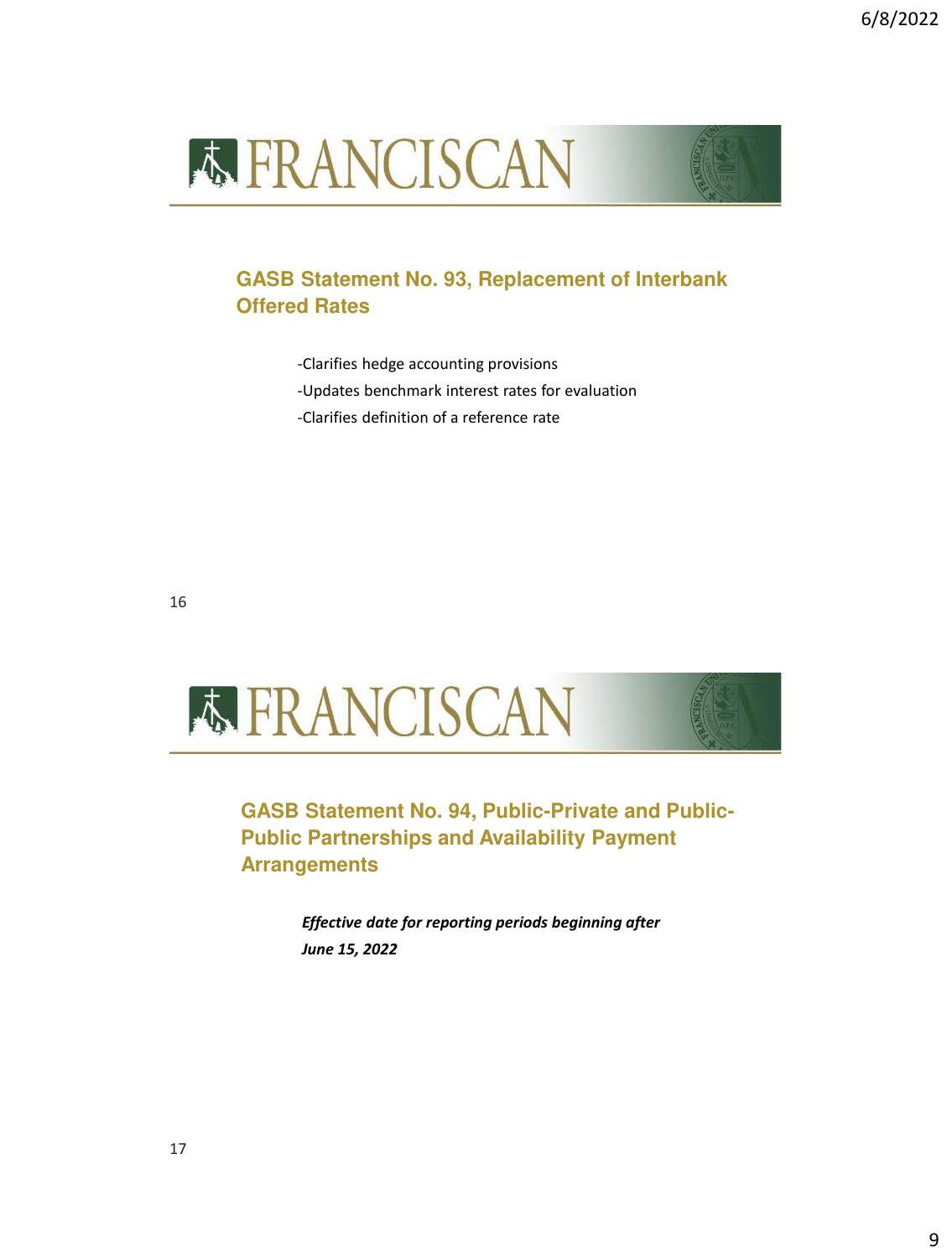

Public –Private Partnership

An arrangement where a government contracts with a nongovernmental entity to provide a public service by conveying control of the right to operate or use a nonfinancial asset or other capital asset for a period of time in an exchange transaction.

Public-Public Partnership

Same as Public-Private, except the transaction is between two g overnmental entities.

**18**

18



#### **GASB Statement No. 96, Subscription-Based Information Technology Arrangements**

*Effective date for reporting periods beginning after June 15, 2022*

Subscription Asset

Add: Initial Subscription Liability

Payments made to vendor for commencement of terms

Capitalized implementation costs

Subtract: Incentives received from vendor at or before the commendcement of the terms